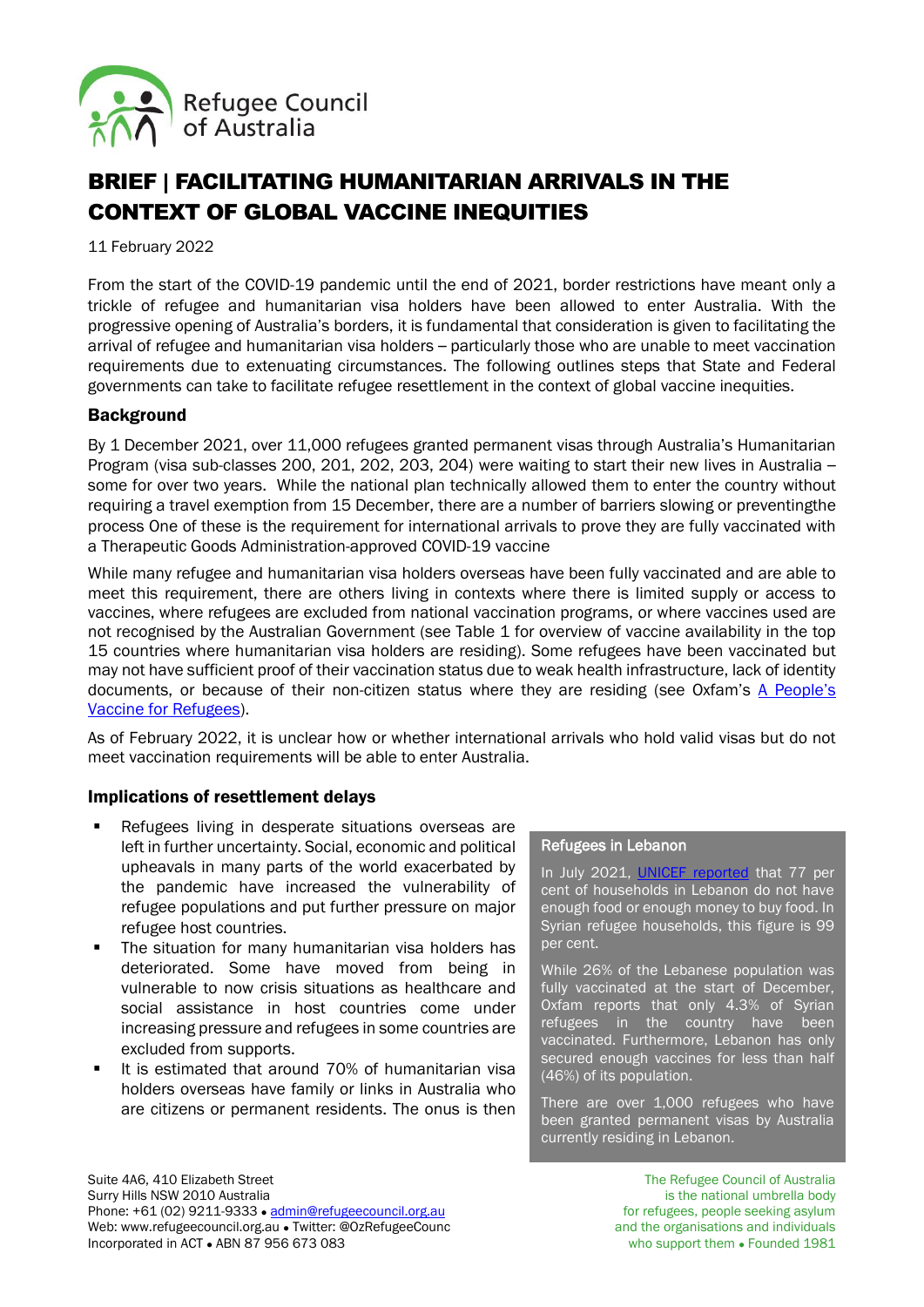on Australian families who are struggling to support their loved ones living in difficult circumstances overseas.

 Refugee-focused services, including state government refugee health and education programs, have faced difficulty maintaining their skilled workforces and making plans to receive a future surge in arrivals due to a lack of clarity about when resettlement numbers might realistically increase.

## Border regulations and humanitarian visa holders who do not meet vaccination requirements

For humanitarian visa holders who are not fully vaccinated or who have received a non-TGA-approved vaccine, there is no clear process to apply for an exemption to enter Australia, with vaccination exemptions for travel purposes only applying to children under 12 and those with a documented medical contraindication to COVID-19 vaccines.<sup>1</sup>

If exemptions to enter Australia were granted, it is unclear whether government-managed quarantine facilities would be made available on arrival and whether there is capacity to meet potential demand. For example, the NSW and Victorian governments have had minimal quarantine requirements for fully vaccinated international arrivals since November 2021, but small caps have been placed on the number of unvaccinated arrivals allowed to enter these states. Program data suggests only returning overseas travellers and airline crew are being accommodated in these facilities, not visa holders arriving for the first time. 2

In the context of global vaccine inequities, it is unrealistic to expect that all refugee and humanitarian visa holders who have been granted permanent visas to resettle in Australia will have the privilege of access to vaccinations to enable their travel. In a context in which refugee host countries such as Burundi, Malawi and Chad have secured vaccines for less than a third of their own populations, and Australia has secured enough supply to vaccinate its population nearly five times over, it seems particularly insensitive to require humanitarian visa holders who will become permanent residents of Australia on arrival to be vaccinated pre-arrival.

To facilitate timely refugee resettlement while maintaining important public health measures, there is a need for some flexibility in vaccination requirements to be enabled, and for humanitarian arrivals who are not able to meet these requirements to be able to access quarantine and vaccines on arrival.

# Practical steps to facilitating all humanitarian arrivals

In order to ensure that all who have been granted refugee and humanitarian visas are able to resettle in Australia, a targeted initiative to facilitate the arrival of humanitarian visa holders who do not meet vaccination requirements is needed.

This could be achieved by:

 $\overline{a}$ 

- Establishing a process whereby Humanitarian (Subclass XB) visa holders who are unable to access vaccinations are eligible to apply for an exemption to the international arrivals vaccination requirement;
- Allocating additional quarantine capacity for humanitarian visa holders in either state or Federally managed quarantine facilities; or
- Expanding home quarantine arrangements to humanitarian visa holders in partnership with services funded through the Humanitarian Settlement Program (HSP).

A targeted initiative supporting up to 200 humanitarian arrivals per week who do not meet vaccination requirements, for example, would make a significant contribution to facilitating the timely resettlement of refugees – many for whom being unvaccinated is not a choice, but a reflection of the reality of gross global vaccine inequities.

More information: Dr Louise Olliff, Senior Policy Advisor, Refugee Council of Australia, [louise.olliff@refugeecouncil.org.au](mailto:louise.olliff@refugeecouncil.org.au)

<sup>1</sup> <https://www.health.gov.au/health-alerts/covid-19/international-travel/proof-of-vaccination>

<sup>2</sup> <https://www.coronavirus.vic.gov.au/covid-19-accommodation-program-data>